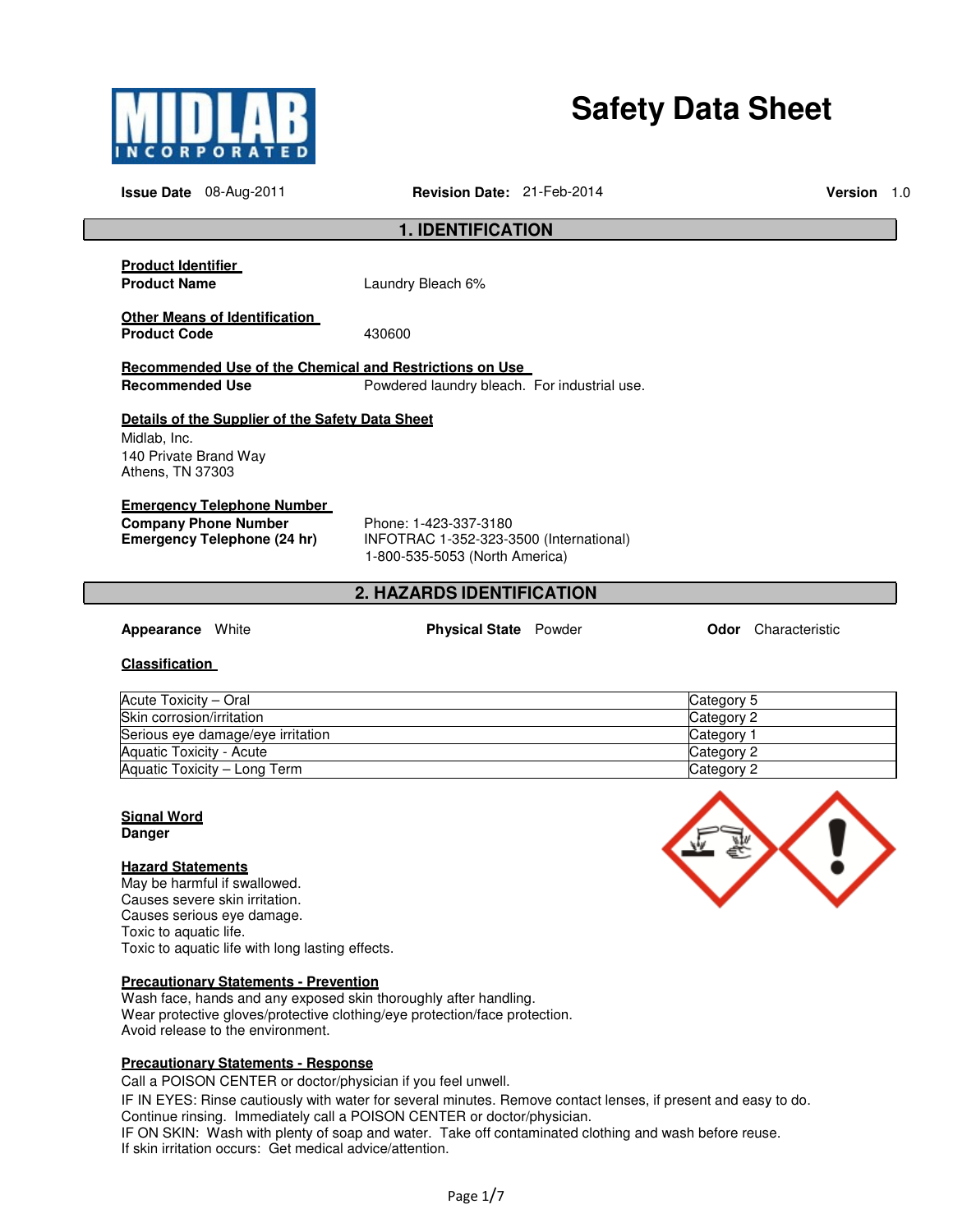Specific Treatment: Remove from exposure and treat symptoms. Collect spillage.

#### **Precautionary Statements – Storage**

No other specific measures identified.

#### **Precautionary Statements – Disposal**

Dispose of contents/container in accordance with local, regional, or national regulations.

#### **Unknown Acute Toxicity**

None known.

# **3. COMPOSITION/INFORMATION ON INGREDIENTS**

| Chemical Name                      | CAS            | Weiah     |
|------------------------------------|----------------|-----------|
| Chloride<br>-Sodium '              | 7647<br>$-14-$ | 60-100    |
| n Dichloroisocvanurate<br>Sodium ! | 51580-86-0     | 10۰<br>၁- |

\*\*If Chemical Name/CAS No is "proprietary" and/or Weight-% is listed as a range, the specific chemical identity and/or percentage of composition has been withheld as a trade secret.\*\*

# **4. FIRST-AID MEASURES**

| <b>First Aid Measures</b>                                                         |                                                                                                                                                                                                  |  |
|-----------------------------------------------------------------------------------|--------------------------------------------------------------------------------------------------------------------------------------------------------------------------------------------------|--|
| <b>Eye Contact</b>                                                                | Rinse immediately with plenty of water, also under the eyelids, for at least 15<br>minutes. Remove contact lenses, if present and easy to do. Continue<br>rinsing. Get medical advice/attention. |  |
| <b>Skin Contact</b>                                                               | Wash with plenty of soap and water. If skin burns or irritation occurs:<br>Get medical advice/ attention. Take off contaminated clothing and<br>wash it before reuse.                            |  |
| <b>Inhalation</b>                                                                 | Remove victim to fresh air and keep at rest in a position comfortable for<br>breathing. Call a poison center or doctor/physician if you feel unwell.                                             |  |
| Ingestion                                                                         | Never give anything by mouth to an unconscious person. Clean mouth with<br>water and drink afterwards plenty of water. If any discomfort persists,<br>obtain medical attention.                  |  |
| <b>Most Important Symptoms and Effects</b>                                        |                                                                                                                                                                                                  |  |
| <b>Symptoms</b>                                                                   | Causes serious eye burns/damage. Causes skin irritation or can cause<br>burns if product is wet on skin. May be harmful if swallowed.                                                            |  |
| <u>Indication of Any Immediate Medical Attention and Special Treatment Needed</u> |                                                                                                                                                                                                  |  |
| <b>Notes to Physician</b>                                                         | Treat symptomatically. May aggravate pre-existing skin disorders.                                                                                                                                |  |

# **5. FIRE-FIGHTING MEASURES**

# **Suitable Extinguishing Media**

Water spray (fog). Carbon dioxide (CO2). Water. Foam.

#### **Unsuitable Extinguishing Media**

Not determined.

#### **Specific Hazards Arising from the Chemical** None known.

#### **Hazardous Combustion Products**

Normal products of combustion.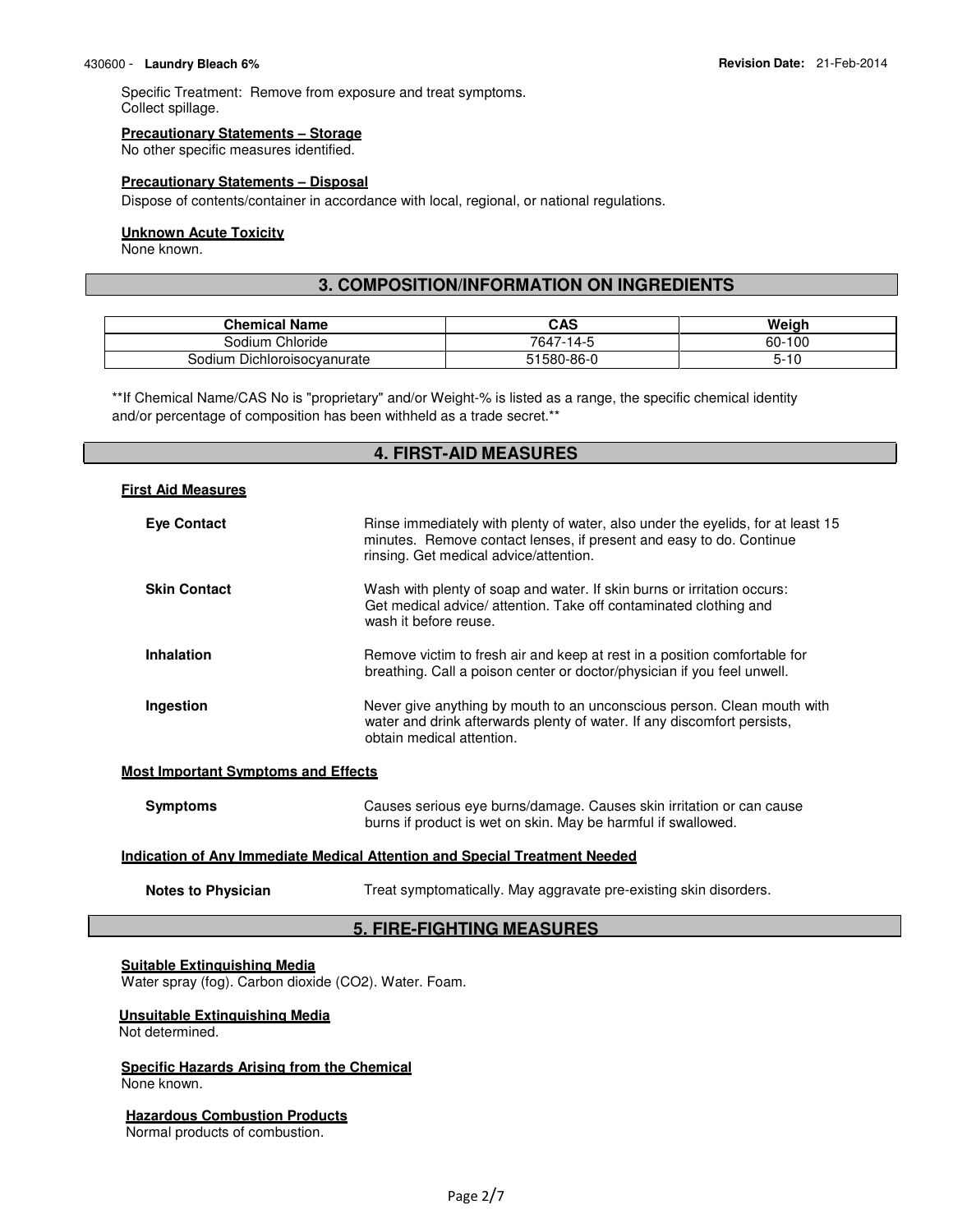#### **Protective Equipment and Precautions for Firefighters**

As in any fire, wear self-contained breathing apparatus pressure-demand, MSHA/NIOSH (approved or equivalent) and full protective gear.

# **6. ACCIDENTAL RELEASE MEASURES**

#### **Personal Precautions, Protective Equipment and Emergency Procedures**

| <b>Personal Precautions</b>                                 | Wear protective clothing as described in Section 8 of this safety data sheet.                                                                                                                                                                                                                                                                                                                                                                              |
|-------------------------------------------------------------|------------------------------------------------------------------------------------------------------------------------------------------------------------------------------------------------------------------------------------------------------------------------------------------------------------------------------------------------------------------------------------------------------------------------------------------------------------|
| <b>Environmental Precautions</b>                            | Prevent from entering into soil, ditches, sewers, waterways and/or<br>groundwater. See Section 12, Ecological Information. See Section 13,<br>Disposal Considerations, for additional information. See Section 12 for<br>additional Ecological Information.                                                                                                                                                                                                |
| <u>Methods and Material for Containment and Cleaning Up</u> |                                                                                                                                                                                                                                                                                                                                                                                                                                                            |
| <b>Methods for Containment</b>                              | Prevent from spreading or entering drains, ditches or rivers by using<br>sand, earth, or other appropriate barriers.                                                                                                                                                                                                                                                                                                                                       |
| <b>Methods for Clean-Up</b>                                 | Contain and collect with an inert absorbent and place into an<br>appropriate container for disposal. Rinse area with clean water and<br>dry before permitting traffic.                                                                                                                                                                                                                                                                                     |
| <b>Advice on Safe Handling</b>                              | Handle in accordance with good industrial hygiene and safety practice.<br>Use personal protection recommended in Section 8. For industrial and<br>commercial use only. Avoid contact with skin, eyes or clothing. Wash<br>face, hands, and any exposed skin thoroughly after handling. Take off<br>all contaminated clothing and wash before reuse. Do not breathe<br>dust/fume/gas/mist/vapors/spray. Use only outdoors or in a well-<br>ventilated area. |

# **7**. **HANDLING AND STORAGE**

# **Precautions for Safe Handling Advice on Safe Handling** Handle in accordance with good industrial hygiene and safety practice. Use personal protection recommended in Section 8. For industrial and commercial use only. Avoid contact with skin, eyes or clothing. **Conditions for Safe Storage, Including Any Incompatibilities Storage Conditions Keep container tightly closed and store in a cool, dry and well-ventilated** place. Protect from freezing. Keep out of the reach of children. **Incompatible Materials Avoid contact with acids, oxidizers, ammonia and organic solvents.**

# **8. EXPOSURE CONTROLS/PERSONAL PROTECTION**

# **Exposure Guidelines**

| <b>Chemical Name</b>                     | <b>ACGIH TLV</b> | <b>OSHA PEL</b> | NIOSH IDLH |
|------------------------------------------|------------------|-----------------|------------|
| Sodium Dichloroisocyanurate <sup>+</sup> | ppm C            | $TLV: 0.5$ ppm  |            |
| 51580-86-0                               | . . 0            | STEL:           |            |
| *Releases Chlorine (Chlorine Exposure)   | $C = Ceiling$    | ppm             |            |

#### **Appropriate Engineering Controls**

**Engineering Controls Ensure adequate ventilation, especially in confined areas. Good general** room ventilation (equivalent to outdoors) should be adequate under normal conditions. Eyewash stations. Showers.

#### **Individual Protection Measures, such as Personal Protective Equipment**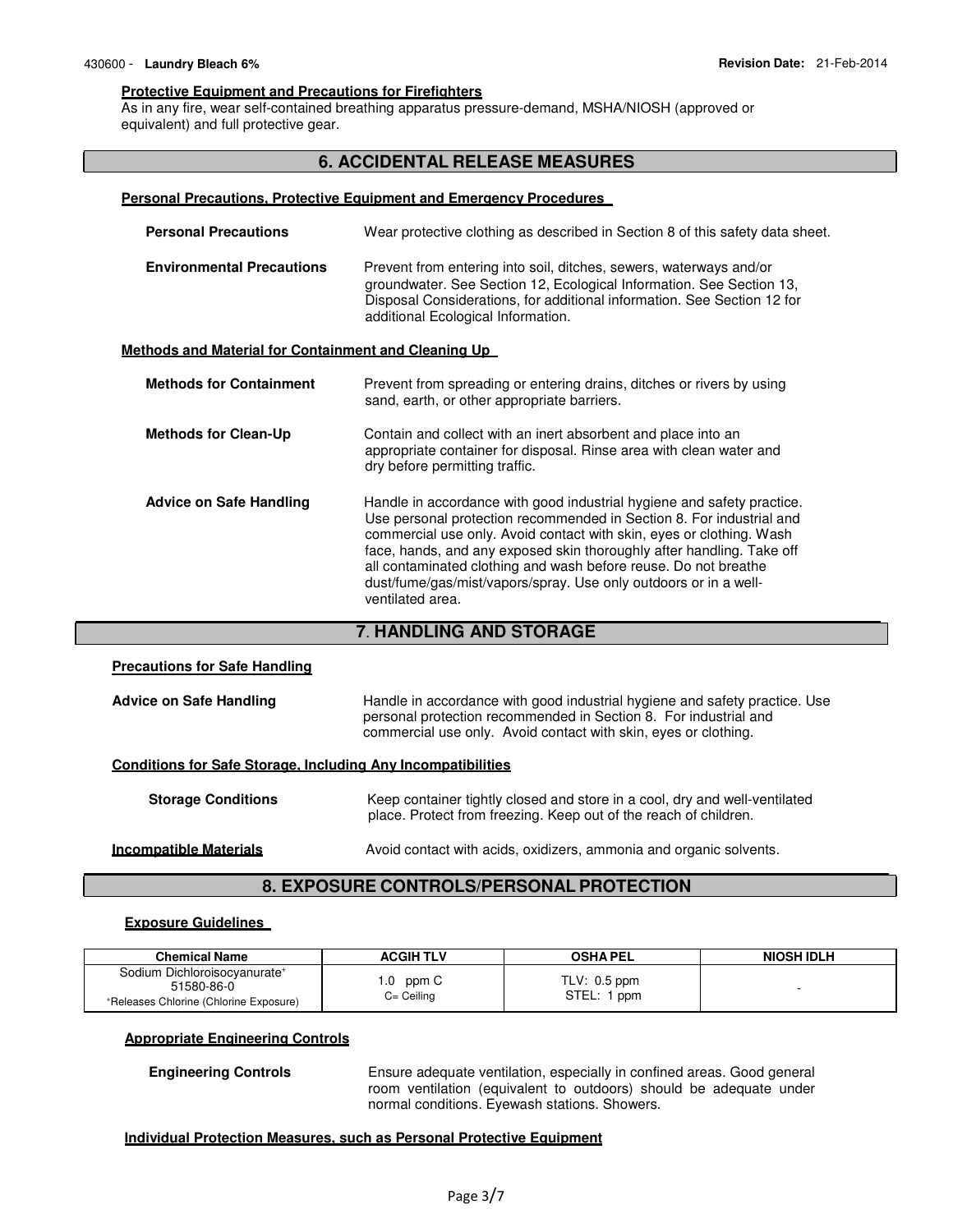| <b>Eve/Face Protection</b>      | Use chemical splash goggles or glasses as necessary to prevent contact.                                                                                                        |
|---------------------------------|--------------------------------------------------------------------------------------------------------------------------------------------------------------------------------|
| <b>Skin and Body Protection</b> | Not usually necessary under conditions of normal use. Normal work<br>clothing (long sleeved shirts and long pants) is recommended.                                             |
| <b>Respiratory Protection</b>   | Ensure adequate ventilation, especially in confined areas. In case of<br>inadequate ventilation wear respiratory protection.                                                   |
|                                 | General Hygiene Considerations Handle in accordance with good industrial hygiene and safety practice.<br>Wash face, hands and any exposed skin thoroughly after handling. Wash |

**9. PHYSICAL AND CHEMICAL PROPERTIES**

contaminated clothing before reuse.

#### **Information on Basic Physical and Chemical Properties**

| <b>Physical State</b>               | Powder             |                       |                |
|-------------------------------------|--------------------|-----------------------|----------------|
| Appearance                          | White              | Odor                  | Characteristic |
| Color                               | White              | <b>Odor Threshold</b> | Not determined |
|                                     |                    |                       |                |
| <b>Property</b>                     | Values             | Remarks • Method      |                |
| pH (1%)                             | $7.0 - 7.5$        | as a 1% w/w solution  |                |
| <b>Melting Point/Freezing Point</b> | Not applicable     |                       |                |
| <b>Boiling Point/Boiling Range</b>  | Not applicable     |                       |                |
| <b>Flash Point</b>                  | Not applicable     |                       |                |
| <b>Evaporation Rate</b>             | Not applicable     |                       |                |
| <b>Flammability (Solid, Gas)</b>    | Not determined     |                       |                |
| <b>Upper Flammability Limits</b>    | Not applicable     |                       |                |
| <b>Lower Flammability Limit</b>     | Not applicable     |                       |                |
| <b>Vapor Pressure</b>               | Not applicable     |                       |                |
| <b>Vapor Density</b>                | Not applicable     |                       |                |
| <b>Specific Gravity</b>             | 1.19               |                       |                |
| <b>Water Solubility</b>             | Moderately soluble | @ 25 °C (77 °F)       |                |
| Solubility in other solvents        | Not determined     |                       |                |
| <b>Partition Coefficient</b>        | Not determined     |                       |                |
| <b>Auto-ignition Temperature</b>    | Not determined     |                       |                |
| <b>Decomposition Temperature</b>    | Not determined     |                       |                |
| <b>Kinematic Viscosity</b>          | Not determined     |                       |                |
| <b>Dynamic Viscosity</b>            | Not determined     |                       |                |
| <b>Explosive Properties</b>         | Not determined     |                       |                |
| <b>Oxidizing Properties</b>         | Not determined     |                       |                |

# **10. STABILITY AND REACTIVITY**

#### **Reactivity**

Not reactive under normal conditions.

#### **Chemical Stability**

Stable under recommended storage conditions. Avoid getting water inside container. May generate nitrogen trichloride, an explosive hazard.

# **Possibility of Hazardous Reactions**

None under normal processing.

#### **Hazardous Polymerization**

Hazardous polymerization does not occur.

# **Conditions to Avoid**

Keep out of reach of children. Avoid getting water inside container.

#### **Incompatible Materials**

Avoid contact with acids, oxidizers, ammonia, and organic solvents.

#### **Hazardous Decomposition Products**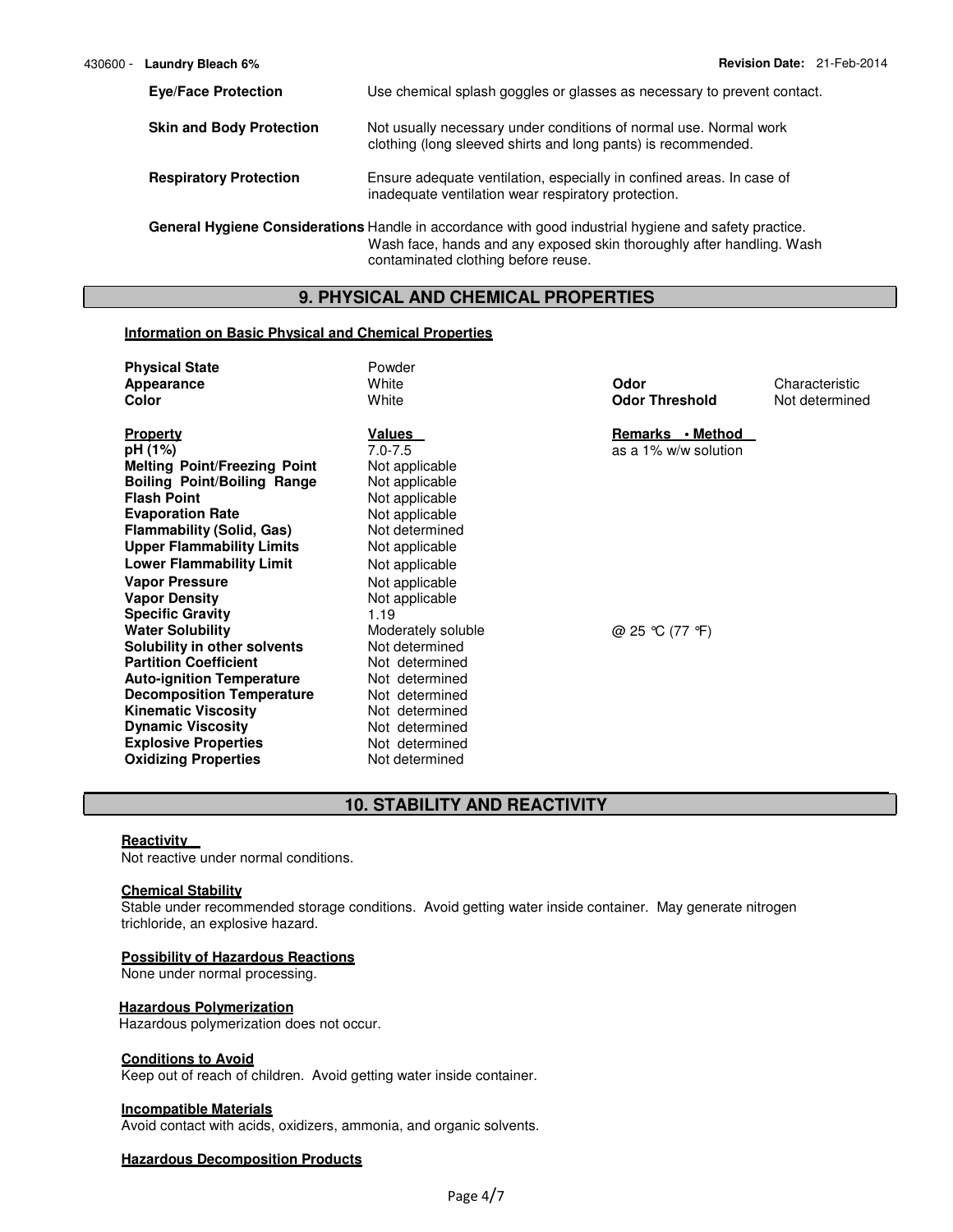Releases hazardous chlorine compounds at elevated temperatures or when mixed with incompatible substances.

# **11. TOXICOLOGICAL INFORMATION**

#### **Information on Likely Routes of Exposure**

| <b>Product Information</b> |                                        |
|----------------------------|----------------------------------------|
| <b>Eve Contact</b>         | Causes serious eye damage.             |
| <b>Skin Contact</b>        | Causes skin irritation or burns if wet |
| <b>Inhalation</b>          | May be harmful if inhaled.             |
| Ingestion                  | May be harmful if swallowed.           |

#### **Component Information**

| <b>Chemical Name</b>                      | Oral                      | Dermal LD50             | <b>Inhalation LC50</b>               |
|-------------------------------------------|---------------------------|-------------------------|--------------------------------------|
| Sodium Chloride<br>7647-14-5              | $($ Rat $)$<br>$= 3$ g/kg | ′ Rabbit )<br>> 10 g/kg | Rat ) 1 h<br>$>$ 42 g/m <sup>3</sup> |
| Sodium Dichloroisocyanurate<br>51580-86-0 | $= 1823$ mg/kg (Rat)      | $>$ 5000 mg/kg (Rabbit) | 0.27-1.17 mg/L (4hr) (Rat)           |

#### **Information on Physical, Chemical and Toxicological Effects**

**Symptoms** Please see section 4 of this SDS for symptoms.

#### **Delayed and Immediate Effects as well as Chronic Effects from Short and Long-Term Exposure**

| Carcinogenicity                                         | This product does not contain any carcinogens or potential carcinogens as<br>listed by OSHA, IARC or NTP. |
|---------------------------------------------------------|-----------------------------------------------------------------------------------------------------------|
| <b>Numerical measures of toxicity</b><br>Not determined |                                                                                                           |
| Unknown Acute Toxicity                                  | None known.                                                                                               |

# **12. ECOLOGICAL INFORMATION**

# **Ecotoxicity**

The product is not classified as environmentally hazardous. However, this does not exclude the possibility that large or frequent spills can have a harmful or damaging effect on the environment.

#### **Component Information**

| <b>Chemical Name</b>                      | Algae/aquatic plants | <b>Fish</b>                                                                                                                                                                                                                                                                                                                                                                        | <b>Toxicity to</b><br>microorganisms | <b>Crustacea</b>                                                                               |
|-------------------------------------------|----------------------|------------------------------------------------------------------------------------------------------------------------------------------------------------------------------------------------------------------------------------------------------------------------------------------------------------------------------------------------------------------------------------|--------------------------------------|------------------------------------------------------------------------------------------------|
| Sodium Chloride<br>7647-14-5              |                      | 5560 - 6080: 96 h Lepomis<br>macrochirus mg/L LC50 flow-<br>through 12946: 96 h<br>Lepomis macrochirus mg/L LC50<br>static 6020 - 7070: 96<br>h Pimephales promelas mg/L<br>LC50 static 7050: 96 h<br>Pimephales promelas mg/L<br>LC50 semi-static 6420 -<br>6700: 96 h Pimephales<br>promelas mg/L LC50 static<br>4747 - 7824: 96 h Oncorhynchus<br>mykiss mg/L LC50 flow-through |                                      | 1000: 48 h Daphnia magna<br>mg/L EC50 340.7 - 469.2: 48<br>h Daphnia magna mg/L<br>EC50 Static |
| Sodium Dichloroisocyanurate<br>51580-86-0 |                      | 0.25-1.0 mg/L (96hr) Bluegill<br>sunfish                                                                                                                                                                                                                                                                                                                                           |                                      | 0.196 mg/L (48hr) Daphnia<br>magna                                                             |

#### **Persistence/Degradability**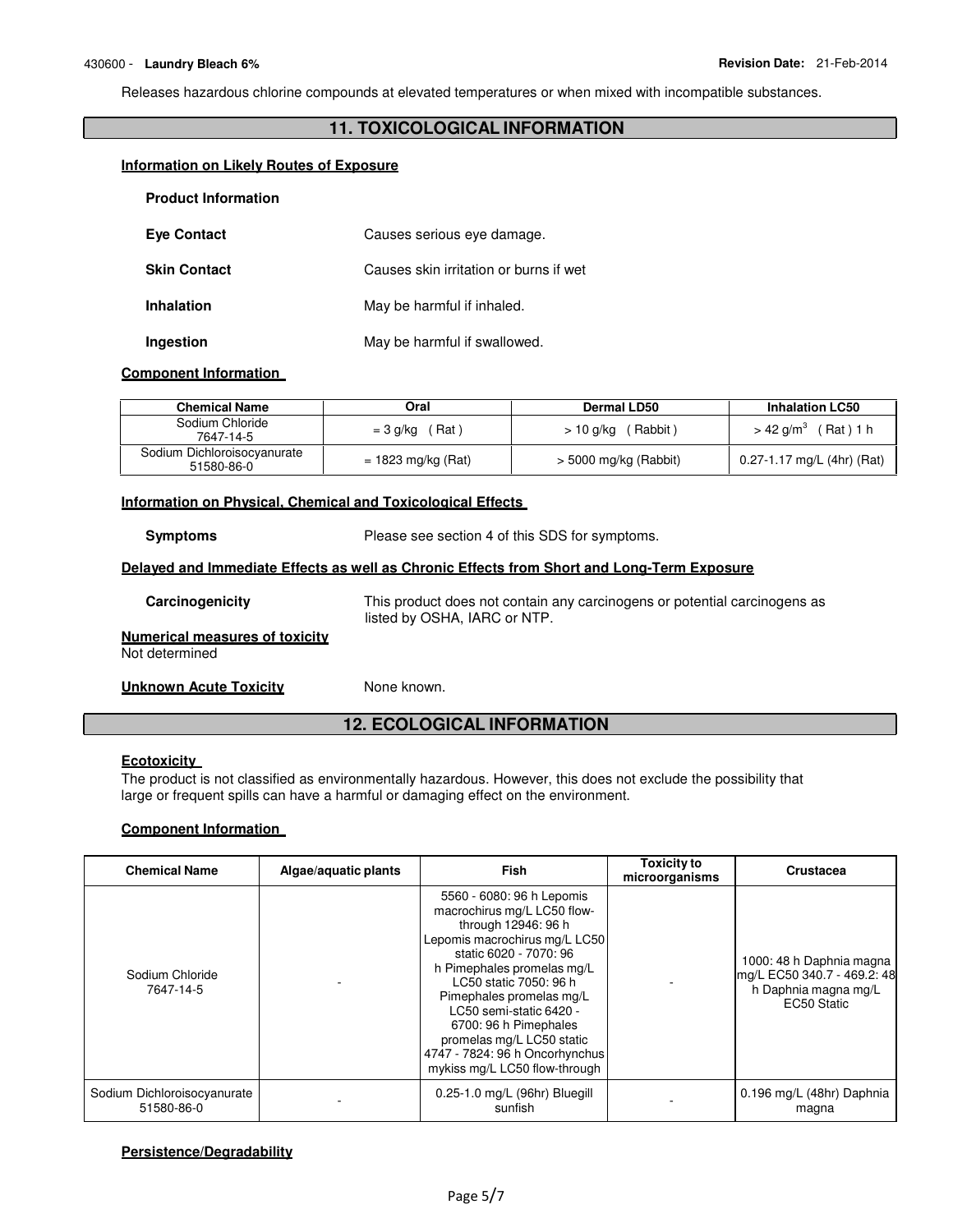Not determined

# **Bioaccumulation**

Not determined

# **Mobility**

Not determined

#### **Other Adverse Effects**

Not determined

# **13. DISPOSAL CONSIDERATIONS Waste Treatment Methods Disposal of Wastes** Disposal should be in accordance with applicable regional, national and local laws and regulations. **Contaminated Packaging** Disposal should be in accordance with applicable regional, national and local laws and regulations. **14. TRANSPORT INFORMATION Note Please see current shipping paper for most up to date shipping values** information, including exemptions and special circumstances. **DOT**  Not regulated. **IATA IMDG**

# **15. REGULATORY INFORMATION**

# **International Inventories**

Not determined

#### **Legend:**

**TSCA** - United States Toxic Substances Control Act Section 8(b) Inventory **DSL/NDSL** - Canadian Domestic Substances List/Non-Domestic Substances List **EINECS/ELINCS** - European Inventory of Existing Chemical Substances/European List of Notified Chemical Substances **ENCS** - Japan Existing and New Chemical Substances **IECSC** - China Inventory of Existing Chemical Substances **KECL** - Korean Existing and Evaluated Chemical Substances **PICCS** - Philippines Inventory of Chemicals and Chemical Substances

#### **US Federal**

# **Regulations**

#### **CERCLA**

This material, as supplied, does not contain any substances regulated as hazardous substances under the Comprehensive Environmental Response Compensation and Liability Act (CERCLA) (40 CFR 302) or the Superfund Amendments and Reauthorization Act (SARA) (40 CFR 355).

#### **SARA 311/312 Hazard Categories**

| <b>Acute Health Hazard</b>   | Yes  |
|------------------------------|------|
| <b>Chronic Health Hazard</b> | Yes. |